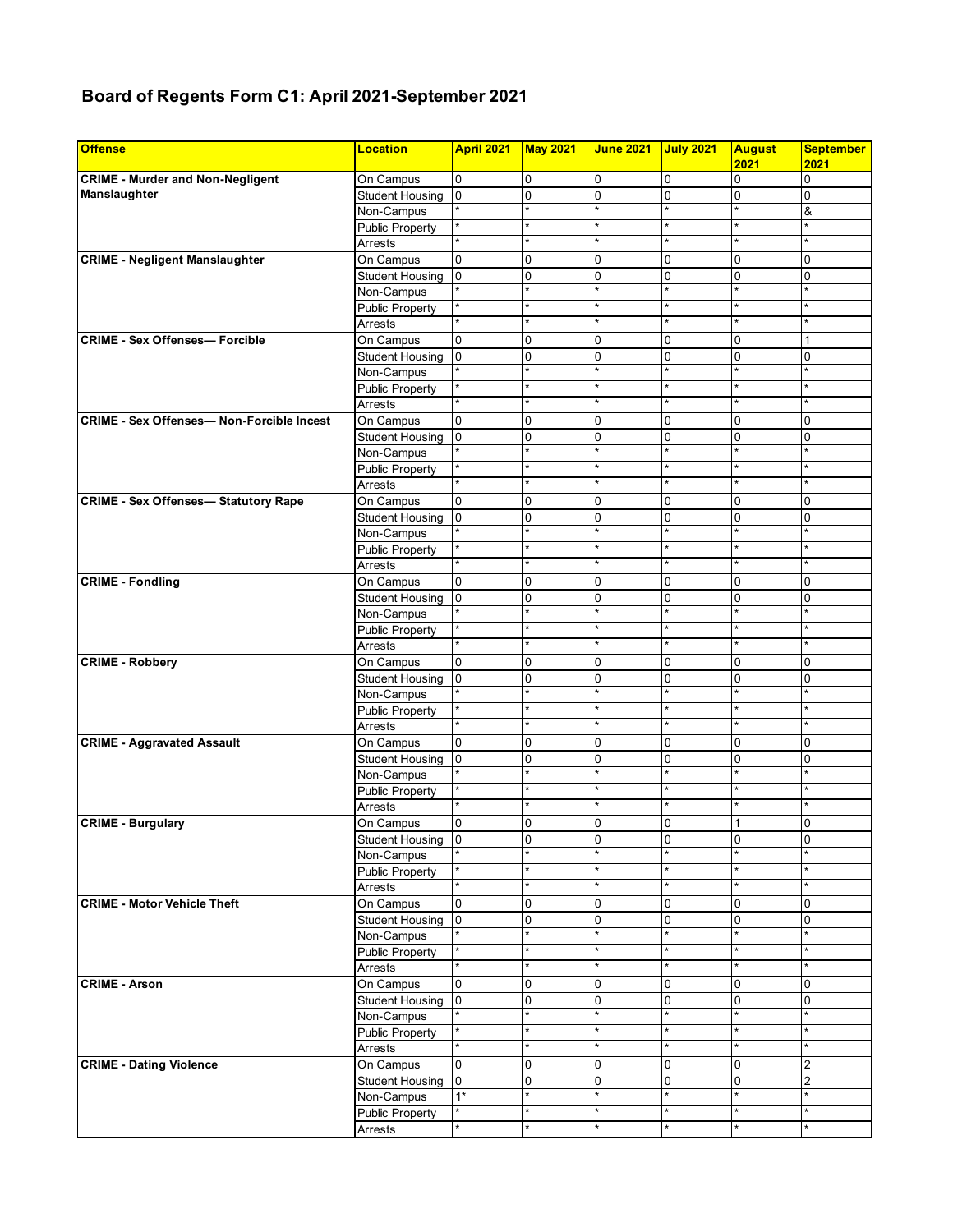| <b>CRIME - Domestic Violence</b>               | On Campus              | $\overline{0}$ | $\overline{0}$ | $\mathbf 0$             | 0                      | $\overline{0}$ | $\overline{0}$ |
|------------------------------------------------|------------------------|----------------|----------------|-------------------------|------------------------|----------------|----------------|
|                                                | <b>Student Housing</b> | $\overline{0}$ | 0              | $\Omega$                | $\mathbf{0}$           | 0              | $\overline{0}$ |
|                                                | Non-Campus             |                | $\star$        |                         |                        | $\star$        |                |
|                                                | <b>Public Property</b> |                |                |                         |                        |                |                |
|                                                | Arrests                |                |                |                         |                        |                |                |
| <b>CRIME - Stalking</b>                        | On Campus              | $\mathbf{0}$   | 0              | $\mathbf 0$             | $\mathbf 0$            | 0              | 0              |
|                                                | <b>Student Housing</b> | $\overline{0}$ | 0              | $\Omega$                | $\overline{0}$         | 0              | 0              |
|                                                | Non-Campus             | $1*$           | $\star$        |                         |                        | $\star$        |                |
|                                                | <b>Public Property</b> |                |                |                         |                        |                |                |
|                                                | Arrests                |                |                |                         |                        | ٠              |                |
| <b>CRIME - Unfounded</b>                       | On Campus              | 0              | 0              | $\Omega$                | $\Omega$               | $\Omega$       |                |
|                                                | <b>Student Housing</b> | $\overline{0}$ | 0              | $\mathbf 0$             | 0                      | 0              | 0              |
|                                                |                        |                | $\star$        | $\star$                 | ÷.                     | $\star$        |                |
|                                                | Non-Campus             |                |                |                         |                        |                |                |
|                                                | <b>Public Property</b> |                | $\star$        |                         |                        | $\star$        |                |
|                                                | Arrests                |                |                |                         |                        |                |                |
| DISCIPLINARY REFERRAL - Drug Law               | On Campus              | 0              | 0              | 0                       | $\overline{0}$         | 0              | 1              |
| <b>Violations</b>                              | <b>Student Housing</b> | $\overline{0}$ | 0              | $\mathbf{0}$            | $\Omega$               | 0              | 1              |
|                                                | Non-Campus             | 0              | 0              | $\Omega$                | $\overline{0}$         | 0              | 0              |
|                                                | <b>Public Property</b> | $\overline{0}$ | 0              | $\Omega$                | $\overline{0}$         | 0              | 0              |
|                                                | Arrests                | 0              | $\mathbf 0$    | $\Omega$                | $\mathbf{0}$           | $\overline{0}$ | 0              |
| DISCIPLINARY REFERRAL - Liquor Law             | On Campus              | $\mathbf{0}$   | $\mathbf 0$    | $\mathbf{0}$            | $\overline{0}$         | $\overline{0}$ | 4              |
| <b>Violations</b>                              | <b>Student Housing</b> | $\overline{0}$ | 0              | $\Omega$                | $\overline{0}$         | 0              | 4              |
|                                                | Non-Campus             | 0              | 0              | 0                       | $\overline{0}$         | 0              | 0              |
|                                                | <b>Public Property</b> | $\mathbf 0$    | 0              | $\mathbf 0$             | $\mathbf{0}$           | $\mathbf 0$    | 0              |
|                                                | Arrests                | 0              | 0              | 0                       | $\mathbf 0$            | 0              | 0              |
| <b>DISCIPLINARY REFERRAL - Weapons</b>         | On Campus              | 0              | 0              | $\mathbf 0$             | $\overline{0}$         | 0              | 0              |
| <b>Violations</b>                              | <b>Student Housing</b> | $\overline{0}$ | 0              | $\Omega$                | $\overline{0}$         | 0              | 0              |
|                                                | Non-Campus             | $\overline{0}$ | 0              | $\mathbf{0}$            | $\mathbf{0}$           | $\overline{0}$ | 0              |
|                                                | <b>Public Property</b> | $\mathbf 0$    | 0              | $\Omega$                | $\Omega$               | 0              | 0              |
|                                                | Arrests                | 0              | 0              | $\Omega$                | 0                      | 0              | 0              |
|                                                |                        | $\overline{0}$ |                | $\mathbf{0}$            | $\Omega$               | 0              |                |
| <b>ARRESTS - Drug Law Violations</b>           | On Campus              |                | $\mathbf 0$    |                         |                        |                |                |
|                                                | <b>Student Housing</b> | $\overline{0}$ | 0<br>$\star$   | $\mathbf{0}$<br>$\star$ | $\mathbf 0$<br>$\star$ | 0<br>$\star$   | 1              |
|                                                | Non-Campus             |                |                |                         |                        |                |                |
|                                                | <b>Public Property</b> |                |                |                         |                        |                |                |
|                                                | Arrests                |                |                |                         |                        |                |                |
| <b>ARRESTS - Liquor Law Violations</b>         | On Campus              | 0              | 0              | 0                       | $\mathbf 0$            | 0              | 0              |
|                                                | <b>Student Housing</b> | $\overline{0}$ | 0              | $\mathbf 0$             | $\overline{0}$         | 0              | $\Omega$       |
|                                                | Non-Campus             |                | $\star$        | $\star$                 |                        | $\star$        |                |
|                                                | <b>Public Property</b> |                | $\star$        |                         |                        | $\star$        |                |
|                                                | Arrests                | ¥              | $\star$        | $\star$                 |                        | $\star$        |                |
| <b>ARRESTS - Weapons Violations</b>            | On Campus              | 0              | 0              | $\mathbf 0$             | 0                      | 0              | 0              |
|                                                | <b>Student Housing</b> | $\overline{0}$ | 0              | $\mathbf{0}$            | $\mathbf 0$            | 0              | 0              |
|                                                | Non-Campus             |                |                |                         |                        |                |                |
|                                                | <b>Public Property</b> |                |                |                         |                        |                |                |
|                                                | Arrests                |                |                |                         |                        |                |                |
| HATE CRIME - Murder and Non-Negligent          | On Campus              | 0              | 0              | $\mathbf 0$             | $\mathbf 0$            | 0              | 0              |
| Manslaughter                                   | <b>Student Housing</b> | $\overline{0}$ | 0              | $\Omega$                | 0                      | 0              | 0              |
|                                                | Non-Campus             |                | $\star$        |                         |                        | $\star$        |                |
|                                                | <b>Public Property</b> | ¥              | $\star$        |                         |                        | $\star$        |                |
|                                                | Arrests                |                |                |                         |                        | $\star$        |                |
| <b>HATE CRIME - Negligent Manslaughter</b>     | On Campus              | 0              | 0              | $\Omega$                | $\mathbf 0$            | 0              | 0              |
|                                                |                        | $\overline{0}$ | 0              | 0                       | 0                      | 0              | 0              |
|                                                | <b>Student Housing</b> |                | $\star$        | $\star$                 |                        | $\star$        |                |
|                                                | Non-Campus             |                | $\star$        |                         |                        | $\star$        |                |
|                                                | <b>Public Property</b> |                | $\star$        |                         |                        | $\star$        |                |
|                                                | Arrests                |                |                |                         |                        |                |                |
| <b>HATE CRIME - Sex Offenses- Forcible</b>     | On Campus              | 0              | 0              | 0                       | $\mathbf 0$            | 0              | 0              |
|                                                | <b>Student Housing</b> | lo.            | 0              | $\Omega$                | $\mathbf 0$            | 0              | $\Omega$       |
|                                                | Non-Campus             |                | $\star$        | $\star$                 | $\star$                | $\star$        |                |
|                                                | <b>Public Property</b> |                | $\star$        |                         |                        | $\star$        |                |
|                                                | Arrests                |                |                |                         |                        |                |                |
| <b>HATE CRIME - Sex Offenses- Non-Forcible</b> | On Campus              | 0              | 0              | $\Omega$                | $\mathbf 0$            | 0              | 0              |
| Incest                                         | <b>Student Housing</b> | $\overline{0}$ | 0              | $\mathbf 0$             | $\overline{0}$         | 0              | 0              |
|                                                | Non-Campus             |                |                |                         |                        | $\star$        |                |
|                                                | <b>Public Property</b> |                |                |                         |                        |                |                |
|                                                | Arrests                |                |                |                         |                        | $\star$        |                |
| HATE CRIME - Sex Offenses- Statutory Rape      | On Campus              | $\mathsf{O}$   | 0              | 0                       | $\overline{0}$         | $\mathbf 0$    | 0              |
|                                                |                        |                |                |                         |                        |                |                |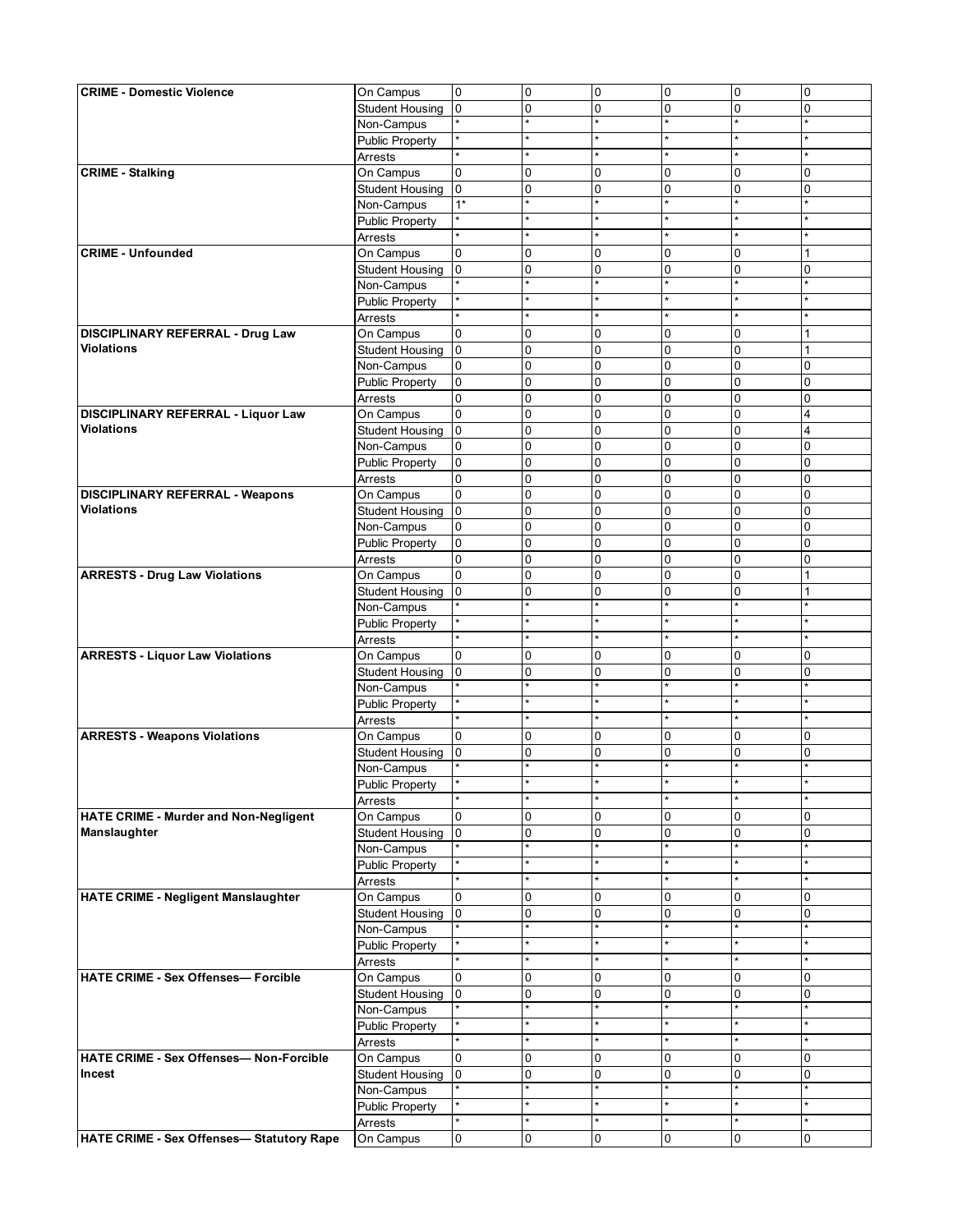|                                           | Student Housing 0                 |                | 0            | 0            | $\overline{0}$ | 0              | 0 |
|-------------------------------------------|-----------------------------------|----------------|--------------|--------------|----------------|----------------|---|
|                                           | Non-Campus                        |                | $\star$      |              |                |                |   |
|                                           | Public Property                   |                | $\star$      |              |                |                |   |
|                                           | Arrests                           |                | $\star$      |              |                | $\star$        |   |
| <b>HATE CRIME - Fondling</b>              | On Campus                         | $\mathbf{0}$   | 0            | $\Omega$     | $\mathbf 0$    | 0              | 0 |
|                                           | <b>Student Housing</b>            | $\overline{0}$ | 0            | $\Omega$     | $\mathbf 0$    | 0              | 0 |
|                                           | Non-Campus                        |                | $\star$      |              |                | $\star$        |   |
|                                           | <b>Public Property</b>            |                |              |              |                | $\star$        |   |
|                                           | Arrests                           |                | $\star$      |              |                | $\star$        |   |
| <b>HATE CRIME - Robbery</b>               | On Campus                         | $\Omega$       | 0            | $\Omega$     | $\Omega$       | 0              | 0 |
|                                           | <b>Student Housing</b>            | $\overline{0}$ | 0            | $\Omega$     | $\overline{0}$ | 0              | 0 |
|                                           | Non-Campus                        |                | $\star$      |              |                | $\star$        |   |
|                                           | <b>Public Property</b>            |                | $\star$      |              |                | $\star$        |   |
|                                           | Arrests                           | $\star$        | $\star$      | $\star$      | $\star$        | $\star$        |   |
| <b>HATE CRIME - Aggravated Assault</b>    | On Campus                         | 0              | 0            | $\mathbf 0$  | $\mathbf 0$    | $\overline{0}$ | 0 |
|                                           | <b>Student Housing</b>            | $\overline{0}$ | $\mathbf 0$  | $\Omega$     | $\mathbf 0$    | 0              | 0 |
|                                           | Non-Campus                        |                | $\star$      |              |                | $\star$        |   |
|                                           | <b>Public Property</b>            |                | $\star$      |              |                | $\star$        |   |
|                                           | Arrests                           | $\star$        | $\star$      | $\star$      |                | $\star$        |   |
| <b>HATE CRIME - Burgulary</b>             | On Campus                         | $\overline{0}$ | 0            | $\Omega$     | $\mathbf 0$    | $\Omega$       | 0 |
|                                           | <b>Student Housing</b>            | $\overline{0}$ | 0            | $\Omega$     | $\mathbf 0$    | 0              | 0 |
|                                           | Non-Campus                        |                | $\star$      |              |                | $\star$        |   |
|                                           | <b>Public Property</b>            |                | $\star$      |              |                | $\star$        |   |
|                                           | Arrests                           |                | $\star$      |              |                | $\star$        |   |
| <b>HATE CRIME - Motor Vehicle Theft</b>   | On Campus                         | 0              | 0            | $\Omega$     | $\Omega$       | 0              | 0 |
|                                           | <b>Student Housing</b>            | $\mathbf 0$    | 0            | 0            | $\mathbf 0$    | 0              | 0 |
|                                           | Non-Campus                        |                | $\star$      |              | ÷              | $\star$        |   |
|                                           | <b>Public Property</b>            |                |              |              |                |                |   |
|                                           | Arrests                           | $\star$        | $\star$      | $\star$      |                | $\star$        |   |
| <b>HATE CRIME - Arson</b>                 | On Campus                         | 0              | 0            | $\Omega$     | $\mathbf 0$    | 0              | 0 |
|                                           | <b>Student Housing</b>            | l0             | 0            | $\mathbf{0}$ | $\mathbf 0$    | 0              | 0 |
|                                           | Non-Campus                        |                | $\star$      |              |                | $\star$        |   |
|                                           | <b>Public Property</b>            |                | $\star$      |              |                | $\star$        |   |
|                                           | Arrests                           | $\star$        | $\star$      | $\star$      | $\star$        | $\star$        |   |
| <b>HATE CRIME - Dating Violence</b>       | On Campus                         | $\mathbf{0}$   | 0            | $\Omega$     | $\mathbf 0$    | $\Omega$       | 0 |
|                                           | <b>Student Housing</b>            | $\overline{0}$ | 0            | $\mathbf 0$  | $\mathbf 0$    | 0              | 0 |
|                                           | Non-Campus                        |                | $\star$      |              |                | $\star$        |   |
|                                           | <b>Public Property</b>            |                |              |              |                | $\star$        |   |
|                                           | Arrests                           | $\star$        | $\star$      | $\star$      |                | $\star$        |   |
| <b>HATE CRIME - Domestic Violence</b>     | On Campus                         | $\overline{0}$ | 0            | $\mathbf 0$  | $\overline{0}$ | 0              | 0 |
|                                           | <b>Student Housing</b>            | $\overline{0}$ | 0            | 0            | 0              | 0              | 0 |
|                                           | Non-Campus                        |                | $\star$      |              |                | $\star$        |   |
|                                           | <b>Public Property</b>            |                | $\star$      |              |                |                |   |
|                                           |                                   |                |              |              |                |                |   |
| <b>HATE CRIME - Stalking</b>              | Arrests<br>On Campus              | 0              | 0            | $\mathbf 0$  | $\mathbf 0$    | 0              | 0 |
|                                           | <b>Student Housing</b>            | lo.            | 0            | 0            | 0              | 0              | 0 |
|                                           | Non-Campus                        |                | $\star$      |              |                |                |   |
|                                           | <b>Public Property</b>            |                |              |              |                |                |   |
|                                           | Arrests                           | $\star$        | $\star$      |              |                | $\star$        |   |
| <b>HATE CRIME - Larceny Theft</b>         | On Campus                         | 0              | 0            | $\Omega$     | 0              | 0              | 0 |
|                                           | <b>Student Housing</b>            | 0              | 0            | $\mathbf 0$  | $\mathbf 0$    | 0              | 0 |
|                                           | Non-Campus                        |                | $\star$      |              |                | *              |   |
|                                           | <b>Public Property</b>            |                | $\star$      |              |                | $\star$        |   |
|                                           | <b>Arrests</b>                    | $\star$        | $\star$      | $\star$      | $\star$        | $\star$        |   |
| <b>HATE CRIME - Simple Assault</b>        | On Campus                         | 0              | 0            | $\mathbf 0$  | $\mathbf 0$    | $\overline{0}$ | 0 |
|                                           | <b>Student Housing</b>            | $\overline{0}$ | 0            | 0            | $\mathbf 0$    | 0              | 0 |
|                                           | Non-Campus                        |                | $\star$      |              |                | $\star$        |   |
|                                           | <b>Public Property</b>            |                | $\star$      |              |                | *              |   |
|                                           |                                   | $\star$        | $\star$      | $\star$      |                | $\star$        |   |
| <b>HATE CRIME - Intimidation</b>          | Arrests<br>On Campus              | $\overline{0}$ | 0            | $\Omega$     | $\mathbf 0$    | 0              | 0 |
|                                           |                                   |                |              | 0            |                |                |   |
|                                           | <b>Student Housing</b>            | $\overline{0}$ | 0<br>$\star$ |              | $\mathbf 0$    | 0<br>$\star$   | 0 |
|                                           | Non-Campus                        | *              | $\star$      |              |                | $\star$        |   |
|                                           | <b>Public Property</b><br>Arrests |                | $\star$      |              |                | $\star$        |   |
|                                           |                                   | $\overline{0}$ |              |              |                |                |   |
| HATE CRIME - Destruction/Damage/Vandalism | On Campus                         |                | 0            | $\mathbf 0$  | 0              | $\overline{0}$ | 0 |
|                                           | <b>Student Housing</b>            | 0              | 0            | $\mathbf 0$  | 0              | 0              | 0 |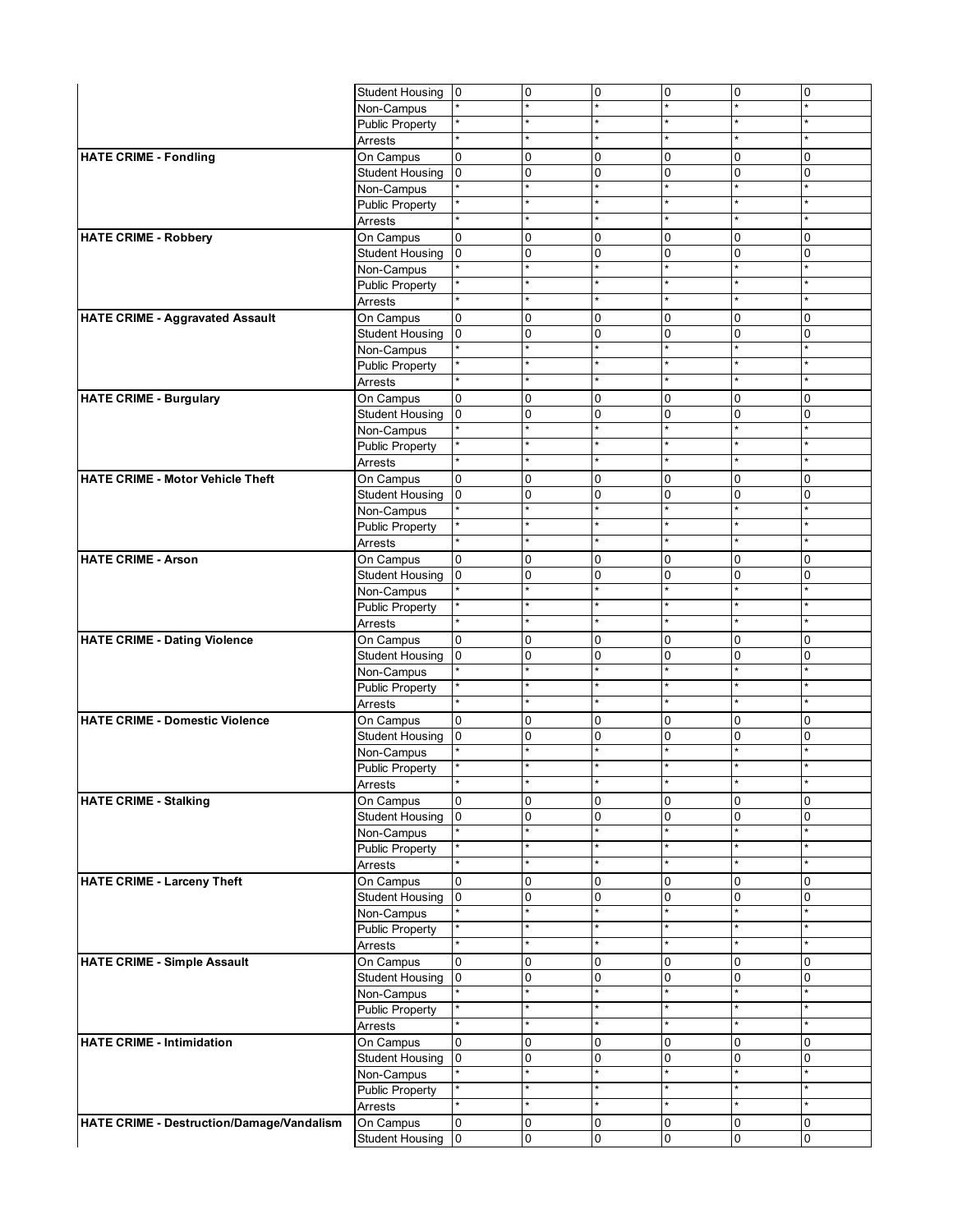|                                                           | Non-Campus                           | $\star$                          | $\star$                |                         |                            | ×                       |                |
|-----------------------------------------------------------|--------------------------------------|----------------------------------|------------------------|-------------------------|----------------------------|-------------------------|----------------|
|                                                           | <b>Public Property</b>               |                                  |                        |                         |                            | $\star$                 |                |
|                                                           | Arrests                              |                                  | $\star$                |                         |                            | $\star$                 |                |
| <b>Dating Violence</b>                                    | On Campus                            | $\overline{0}$                   | $\mathbf 0$            | 0                       | $\mathbf 0$                | 0                       | 2              |
| (La. R.S. 46:2151)                                        | <b>Student Housing</b>               | l0                               | $\mathbf 0$            | $\Omega$                | $\mathbf{0}$               | 0                       | $\overline{2}$ |
|                                                           | Non-Campus                           |                                  | $\star$                |                         |                            | $\star$                 |                |
|                                                           | <b>Public Property</b>               |                                  | $\star$                |                         |                            | ×                       |                |
|                                                           | Arrests                              |                                  | $\star$                |                         |                            | $\star$                 |                |
| <b>Domestic Abuse</b>                                     | On Campus                            | $\overline{0}$                   | 0                      | $\Omega$                | $\Omega$                   | $\mathbf 0$             | $\Omega$       |
| (La. R.S. 46:2121.1)                                      | <b>Student Housing</b>               | $\overline{0}$                   | 0                      | $\Omega$                | $\Omega$                   | 0                       | 0              |
|                                                           | Non-Campus                           |                                  | $\star$                |                         |                            | $\star$                 |                |
|                                                           | <b>Public Property</b>               |                                  | $\star$                |                         |                            | $\star$                 |                |
|                                                           | Arrests                              |                                  |                        |                         |                            | $\star$                 |                |
| <b>Family Violence</b>                                    | On Campus                            | 0                                | 0                      | $\mathbf 0$             | 0                          | $\mathbf 0$             | 0              |
| (La. R.S. 46:2132)                                        | <b>Student Housing</b>               | $\overline{0}$                   | $\mathbf 0$<br>$\star$ | $\mathbf 0$             | $\mathbf 0$<br>$\star$     | $\mathbf 0$             | 0              |
|                                                           | Non-Campus                           |                                  | $\star$                |                         |                            | $\star$<br>$\star$      |                |
|                                                           | <b>Public Property</b>               |                                  | $\star$                |                         |                            | $\star$                 |                |
|                                                           | Arrests                              |                                  |                        |                         |                            |                         |                |
| <b>Voyeurism</b>                                          | On Campus                            | $\overline{0}$<br>l <sub>0</sub> | 0                      | $\Omega$<br>$\Omega$    | $\mathbf 0$<br>$\Omega$    | $\mathbf 0$<br>$\Omega$ | 0<br>0         |
| (La. R.S. 14:283.1)                                       | <b>Student Housing</b>               |                                  | 0<br>$\star$           |                         | $\star$                    | $\star$                 |                |
|                                                           | Non-Campus<br><b>Public Property</b> |                                  | $\star$                |                         |                            | $\star$                 |                |
|                                                           | Arrests                              |                                  |                        |                         |                            | ×                       |                |
| <b>Video Voyeurism</b>                                    | On Campus                            | $\overline{0}$                   | 0                      | $\Omega$                | $\Omega$                   | $\mathbf 0$             | 0              |
| (La. R.S. 14:283)                                         | <b>Student Housing</b>               | $\overline{0}$                   | 0                      | $\Omega$                | $\Omega$                   | 0                       | 0              |
|                                                           | Non-Campus                           |                                  | $\star$                |                         |                            |                         |                |
|                                                           | <b>Public Property</b>               |                                  |                        |                         |                            | $\star$                 |                |
|                                                           | Arrests                              |                                  | $\star$                |                         |                            | $\star$                 |                |
| Nonconsensual Disclosure of a Private Image               | On Campus                            | $\overline{0}$                   | 0                      | $\mathbf 0$             | 0                          | $\mathbf 0$             | 0              |
| (La. R.S. 14:283.2)                                       | <b>Student Housing</b>               | 0                                | 0                      | $\Omega$                | $\mathbf 0$                | 0                       | 0              |
|                                                           | Non-Campus                           |                                  | $\star$                |                         |                            | $\star$                 |                |
|                                                           | <b>Public Property</b>               |                                  | $\star$                |                         |                            | $\star$                 |                |
|                                                           | Arrests                              |                                  | $\star$                |                         |                            | $\star$                 |                |
| <b>Peeping Tom</b>                                        | On Campus                            | $\overline{0}$                   | 0                      | $\Omega$                | $\mathbf 0$                | 1                       |                |
| (La. R.S. 14:284)                                         | <b>Student Housing</b>               | 0                                | 0                      | $\Omega$                | $\Omega$                   | $\mathbf{1}$            | 1              |
|                                                           | Non-Campus                           |                                  | $\star$                |                         | $\star$                    | $\star$                 |                |
|                                                           | <b>Public Property</b>               |                                  | $\star$                |                         |                            | $\star$                 |                |
|                                                           | Arrests                              |                                  | $\star$                |                         |                            | $\star$                 |                |
| <b>Sexual Battery</b>                                     | On Campus                            | $\overline{0}$                   | 0                      | $\Omega$                | 0                          | $\mathbf 0$             | 0              |
| (La. R.S. 14:43.1)                                        | <b>Student Housing</b>               | $\overline{0}$                   | $\mathbf 0$            | $\Omega$                | $\overline{0}$             | $\mathbf 0$             | $\Omega$       |
|                                                           | Non-Campus                           |                                  | $\star$                |                         |                            | $\star$                 |                |
|                                                           | <b>Public Property</b>               |                                  | $\star$                |                         |                            | $\star$                 |                |
|                                                           | Arrests                              |                                  | $\star$                |                         |                            | $\star$                 |                |
| Misdemeanor Sexual Battery                                | On Campus                            | 0                                | 0                      | U                       | 0                          | 0                       | U              |
| (La. R.S. 14:43.1.1)                                      | <b>Student Housing</b>               | $\overline{0}$                   | $\mathbf 0$<br>$\star$ | 0                       | $\mathbf{0}$               | $\mathbf 0$             | 0              |
|                                                           | Non-Campus                           |                                  | $\star$                |                         |                            | $\star$                 |                |
|                                                           | <b>Public Property</b>               |                                  |                        |                         |                            | ×                       |                |
|                                                           | Arrests                              | 0                                |                        |                         |                            |                         |                |
| <b>Second Degree Sexual Battery</b><br>(La. R.S. 14:43.2) | On Campus                            | $\overline{0}$                   | 0                      | $\mathbf 0$<br>$\Omega$ | $\mathbf 0$<br>$\mathbf 0$ | $\mathbf 0$             | $\Omega$<br>0  |
|                                                           | <b>Student Housing</b>               |                                  | 0<br>$\star$           |                         |                            | 0                       |                |
|                                                           | Non-Campus<br><b>Public Property</b> |                                  |                        |                         |                            | *                       |                |
|                                                           | Arrests                              |                                  | $\star$                |                         |                            | $\star$                 |                |
| <b>Oral Sexual Battery</b>                                | On Campus                            | $\overline{0}$                   | 0                      | 0                       | 0                          | $\mathbf 0$             | 0              |
| (La. R.S. 14:43.3)                                        | <b>Student Housing</b>               | 0                                | 0                      | 0                       | 0                          | 0                       | 0              |
|                                                           | Non-Campus                           |                                  | $\star$                |                         |                            | $\star$                 |                |
|                                                           | <b>Public Property</b>               |                                  | $\star$                |                         |                            | $\star$                 |                |
|                                                           | Arrests                              |                                  | $\star$                |                         |                            | $\star$                 |                |
| <b>Female Genital Mutilation</b>                          | On Campus                            | $\overline{0}$                   | 0                      | 0                       | 0                          | 0                       | 0              |
| (La. R.S. 14:43.4)                                        | <b>Student Housing</b>               | 0                                | 0                      | 0                       | $\mathbf 0$                | $\mathbf 0$             | 0              |
|                                                           | Non-Campus                           |                                  | $\star$                |                         |                            | $\star$                 |                |
|                                                           | <b>Public Property</b>               |                                  |                        |                         |                            | $\star$                 |                |
|                                                           | Arrests                              |                                  | $\ast$                 |                         |                            | $\star$                 |                |
| Intentional exposure to HIV                               | On Campus                            | 0                                | 0                      | 0                       | 0                          | 0                       | $\Omega$       |
| (La. R.S. 14:43.5)                                        | <b>Student Housing</b>               | 0                                | 0                      | 0                       | $\mathbf 0$                | $\mathbf 0$             | 0              |
|                                                           | Non-Campus                           |                                  | $\star$                |                         |                            |                         |                |
|                                                           |                                      |                                  |                        |                         |                            |                         |                |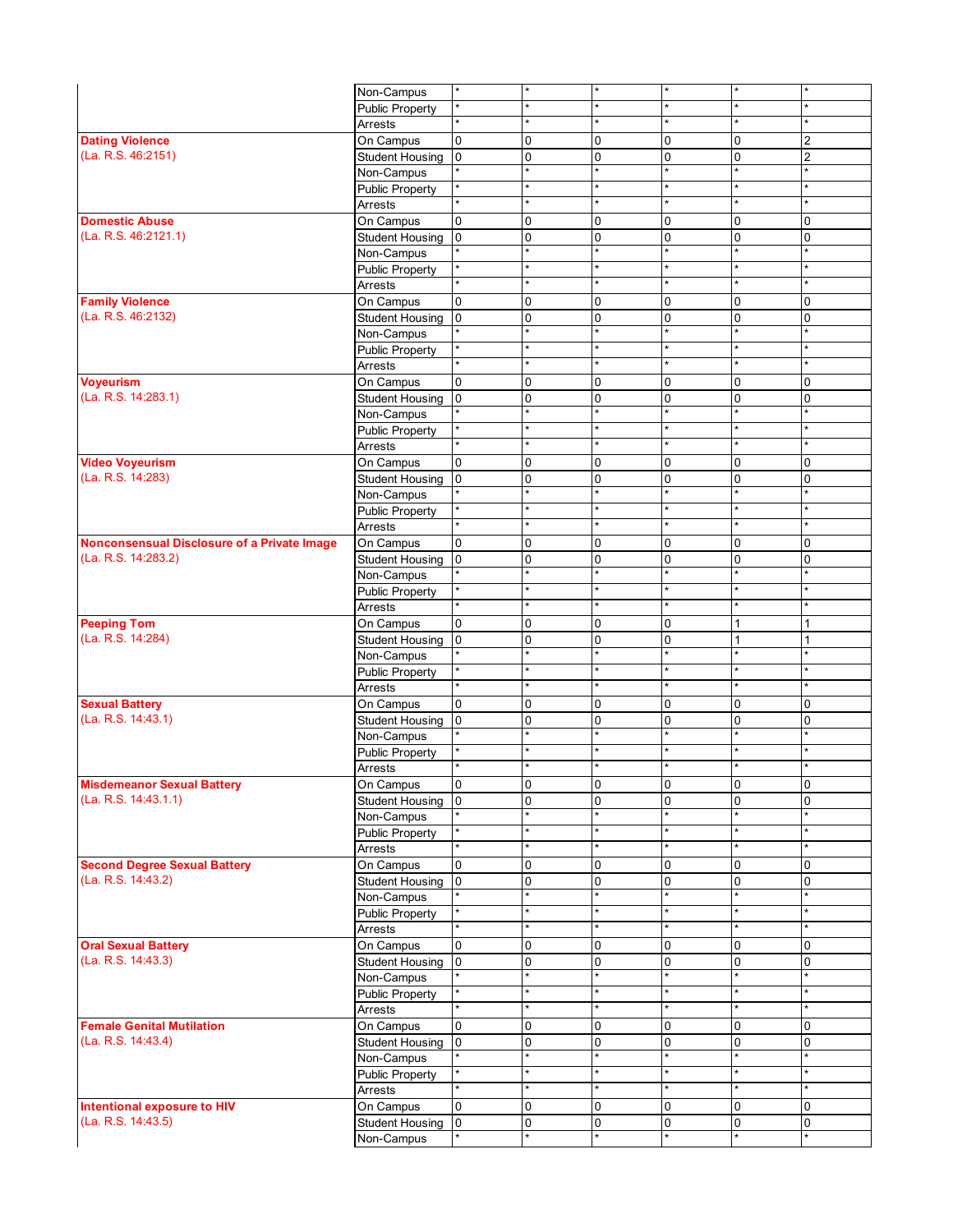|                                               | <b>Public Property</b>          | *              | $\star$      |                        |                  | $\star$                                                                                                                                                                                                                                                                                                                                                  |                         |
|-----------------------------------------------|---------------------------------|----------------|--------------|------------------------|------------------|----------------------------------------------------------------------------------------------------------------------------------------------------------------------------------------------------------------------------------------------------------------------------------------------------------------------------------------------------------|-------------------------|
|                                               | Arrests                         |                | $\star$      |                        |                  |                                                                                                                                                                                                                                                                                                                                                          |                         |
| <b>Crime Against Nature</b>                   | On Campus                       | 0              | 0            | $\mathbf 0$            | 0                | $\overline{0}$                                                                                                                                                                                                                                                                                                                                           | 0                       |
| (La. R.S. 14:89)                              | <b>Student Housing</b>          | lo.            | 0            | $\mathbf 0$            | 0                | 0                                                                                                                                                                                                                                                                                                                                                        | 0                       |
|                                               | Non-Campus                      |                | $\star$      | $\star$                | ÷                | $\star$                                                                                                                                                                                                                                                                                                                                                  |                         |
|                                               | <b>Public Property</b>          | ¥              | $\star$      | $\star$                |                  | $\star$                                                                                                                                                                                                                                                                                                                                                  |                         |
|                                               | Arrests                         |                | $\star$      |                        |                  | $\star$                                                                                                                                                                                                                                                                                                                                                  |                         |
| <b>Aggravated Crime Against Nature</b>        | On Campus                       | 0              | 0            | $\Omega$               | $\mathbf 0$      |                                                                                                                                                                                                                                                                                                                                                          | 0                       |
| (La. R.S. 14:89.1)                            | <b>Student Housing</b>          | $\overline{0}$ | 0            | $\Omega$               | $\overline{0}$   |                                                                                                                                                                                                                                                                                                                                                          | 0                       |
|                                               | Non-Campus                      |                | $\star$      | $\star$                |                  |                                                                                                                                                                                                                                                                                                                                                          |                         |
|                                               | <b>Public Property</b>          |                | $\star$      |                        |                  |                                                                                                                                                                                                                                                                                                                                                          |                         |
|                                               |                                 |                |              |                        |                  |                                                                                                                                                                                                                                                                                                                                                          |                         |
|                                               | Arrests                         |                |              |                        |                  |                                                                                                                                                                                                                                                                                                                                                          |                         |
| <b>Obscenity</b>                              | On Campus                       | 0              | 0            |                        | 0                |                                                                                                                                                                                                                                                                                                                                                          | 0<br>$\Omega$           |
| (La. R.S. 14:106)                             | <b>Student Housing</b>          | $\overline{0}$ | 0<br>$\star$ | $\mathbf 0$<br>$\star$ | 0                |                                                                                                                                                                                                                                                                                                                                                          |                         |
|                                               | Non-Campus                      |                | $\star$      |                        |                  |                                                                                                                                                                                                                                                                                                                                                          |                         |
|                                               | <b>Public Property</b>          | ¥              | $\star$      | $\star$                |                  |                                                                                                                                                                                                                                                                                                                                                          |                         |
|                                               | Arrests                         |                |              |                        |                  |                                                                                                                                                                                                                                                                                                                                                          |                         |
| <b>Human Trafficking</b>                      | On Campus                       | 0              | 0            | $\mathbf 0$            | 0<br>$\mathbf 0$ |                                                                                                                                                                                                                                                                                                                                                          | $\Omega$                |
| (La. R.S. 14:46.2)                            | <b>Student Housing</b>          | $\overline{0}$ | 0<br>$\star$ | $\Omega$               |                  |                                                                                                                                                                                                                                                                                                                                                          | 0                       |
|                                               | Non-Campus                      | ×              | $\star$      | $\star$                |                  |                                                                                                                                                                                                                                                                                                                                                          |                         |
|                                               | <b>Public Property</b>          |                |              |                        |                  |                                                                                                                                                                                                                                                                                                                                                          |                         |
|                                               | Arrests                         |                |              |                        |                  | 0<br>0<br>$\star$<br>0<br>0<br>$\star$<br>$\star$<br>$\star$<br>$\overline{0}$<br>0<br>$\star$<br>$\star$<br>$\star$<br>0<br>0<br>$\star$<br>٠<br>$\Omega$<br>0<br>$\star$<br>$\star$<br>$\star$<br>0<br>0<br>$\star$<br>$\star$<br>$\star$<br>$\overline{0}$<br>0<br>$\star$<br>$\star$<br>$\overline{0}$<br>$\overline{\text{o}}$<br>$\star$<br>0<br>0 |                         |
| <b>Prostitution</b>                           | On Campus                       | 0              | 0            | $\mathbf 0$            | 0                |                                                                                                                                                                                                                                                                                                                                                          | 0                       |
| (La. R.S. 14:82)                              | <b>Student Housing</b>          | $\overline{0}$ | 0<br>$\star$ | $\Omega$               | 0                |                                                                                                                                                                                                                                                                                                                                                          | $\mathsf 0$             |
|                                               | Non-Campus                      |                | $\star$      |                        |                  |                                                                                                                                                                                                                                                                                                                                                          |                         |
|                                               | <b>Public Property</b>          |                |              |                        |                  |                                                                                                                                                                                                                                                                                                                                                          |                         |
|                                               | Arrests                         |                |              |                        |                  |                                                                                                                                                                                                                                                                                                                                                          |                         |
| <b>Prostitution of Person Under 18</b>        | On Campus                       | 0              | 0            | $\Omega$               | 0                |                                                                                                                                                                                                                                                                                                                                                          | 0                       |
| (La. R.S. 14:82.1)                            | <b>Student Housing</b>          | $\overline{0}$ | 0<br>$\star$ | $\mathbf 0$<br>$\star$ | 0                |                                                                                                                                                                                                                                                                                                                                                          | 0                       |
|                                               | Non-Campus                      |                |              |                        |                  |                                                                                                                                                                                                                                                                                                                                                          |                         |
|                                               | <b>Public Property</b>          |                | $\star$      |                        |                  |                                                                                                                                                                                                                                                                                                                                                          |                         |
|                                               | Arrests                         |                | $\star$      |                        |                  |                                                                                                                                                                                                                                                                                                                                                          |                         |
| <b>Purchase of Commercial Sexual Activity</b> | On Campus                       | 0              | 0            | $\mathbf 0$            | 0                |                                                                                                                                                                                                                                                                                                                                                          | 0                       |
| (La. R.S. 14:82.2)                            | <b>Student Housing</b>          | l0             | 0            | $\Omega$               | $\overline{0}$   |                                                                                                                                                                                                                                                                                                                                                          | $\Omega$                |
|                                               | $\overline{\text{Non}}$ -Campus |                | $\star$      | $\star$                | $\star$          |                                                                                                                                                                                                                                                                                                                                                          |                         |
|                                               | <b>Public Property</b>          |                | $\star$      |                        |                  |                                                                                                                                                                                                                                                                                                                                                          |                         |
|                                               | Arrests                         |                |              |                        |                  |                                                                                                                                                                                                                                                                                                                                                          |                         |
| <b>Solicitation for Prostitutes</b>           | On Campus                       | 0              | 0            | $\Omega$               | 0                |                                                                                                                                                                                                                                                                                                                                                          | $\Omega$                |
| (La. R.S. 14:83)                              | <b>Student Housing</b>          | $\overline{0}$ | 0            | $\Omega$               | $\overline{0}$   |                                                                                                                                                                                                                                                                                                                                                          | 0                       |
|                                               | Non-Campus                      |                | $\star$      |                        |                  |                                                                                                                                                                                                                                                                                                                                                          |                         |
|                                               | <b>Public Property</b>          |                | $\star$      |                        |                  |                                                                                                                                                                                                                                                                                                                                                          |                         |
|                                               | Arrests                         |                |              |                        |                  |                                                                                                                                                                                                                                                                                                                                                          |                         |
| <b>Inciting Prostitution</b>                  | On Campus                       | $\overline{0}$ | 0            | $\mathbf 0$            | 0                |                                                                                                                                                                                                                                                                                                                                                          | 0                       |
| (La. R.S. 14:83.1)                            | Student Housing 0               |                | 0            | $\overline{0}$         | $\overline{0}$   |                                                                                                                                                                                                                                                                                                                                                          | $\overline{\textbf{0}}$ |
|                                               | Non-Campus                      |                |              |                        |                  |                                                                                                                                                                                                                                                                                                                                                          |                         |
|                                               | <b>Public Property</b>          |                | $\star$      |                        |                  |                                                                                                                                                                                                                                                                                                                                                          |                         |
|                                               | Arrests                         |                | $\star$      |                        |                  |                                                                                                                                                                                                                                                                                                                                                          |                         |
| <b>Promoting Prostitution</b>                 | On Campus                       | 0              | 0            | 0                      | $\mathbf 0$      |                                                                                                                                                                                                                                                                                                                                                          | 0                       |
| (La. R.S. 14:83.2)                            | Student Housing                 | lo.            | 0            | $\mathbf 0$            | 0                |                                                                                                                                                                                                                                                                                                                                                          | $\Omega$                |
|                                               | Non-Campus                      |                | $\star$      | $\star$                | $\star$          | $\star$                                                                                                                                                                                                                                                                                                                                                  |                         |
|                                               | <b>Public Property</b>          |                | $\star$      |                        |                  | $\star$                                                                                                                                                                                                                                                                                                                                                  |                         |
|                                               | Arrests                         |                |              |                        |                  | $\star$                                                                                                                                                                                                                                                                                                                                                  |                         |
| <b>Prostitution by Massage</b>                | On Campus                       | 0              | 0            | 0                      | 0                | 0                                                                                                                                                                                                                                                                                                                                                        | 0                       |
| (La. R.S. 14:83.3)                            | <b>Student Housing</b>          | 0              | 0            | 0                      | $\overline{0}$   | $\overline{0}$                                                                                                                                                                                                                                                                                                                                           | 0                       |
|                                               | Non-Campus                      |                | $\star$      | $\star$                |                  | $\star$                                                                                                                                                                                                                                                                                                                                                  |                         |
|                                               | <b>Public Property</b>          |                | $\star$      |                        |                  | $\star$                                                                                                                                                                                                                                                                                                                                                  |                         |
|                                               | Arrests                         | ×              | $\star$      | $\ast$                 |                  | $\star$                                                                                                                                                                                                                                                                                                                                                  |                         |
| <b>Sexual Massages</b>                        | On Campus                       | $\overline{0}$ | 0            | 0                      | 0                | $\overline{0}$                                                                                                                                                                                                                                                                                                                                           | 0                       |
| (La. R.S. 14:83.4)                            | <b>Student Housing</b>          | $\overline{0}$ | 0            | $\mathbf 0$            | $\mathbf 0$      | 0                                                                                                                                                                                                                                                                                                                                                        | 0                       |
|                                               | Non-Campus                      |                | $\star$      |                        | $\star$          | $\star$                                                                                                                                                                                                                                                                                                                                                  |                         |
|                                               | <b>Public Property</b>          | *              | $\star$      |                        |                  | $\star$                                                                                                                                                                                                                                                                                                                                                  |                         |
|                                               | Arrests                         |                |              |                        |                  |                                                                                                                                                                                                                                                                                                                                                          |                         |
| <b>Pandering (Sexual)</b>                     | On Campus                       | 0              | 0            | $\mathbf 0$            | 0                | 0                                                                                                                                                                                                                                                                                                                                                        | 0                       |
| (La. R.S. 14:84)                              | <b>Student Housing</b>          | $\overline{0}$ | 0            | $\mathbf 0$            | $\overline{0}$   | 0                                                                                                                                                                                                                                                                                                                                                        | 0                       |
|                                               | Non-Campus                      |                | $\star$      |                        |                  | $\star$                                                                                                                                                                                                                                                                                                                                                  |                         |
|                                               | <b>Public Property</b>          |                | $\star$      |                        |                  |                                                                                                                                                                                                                                                                                                                                                          |                         |